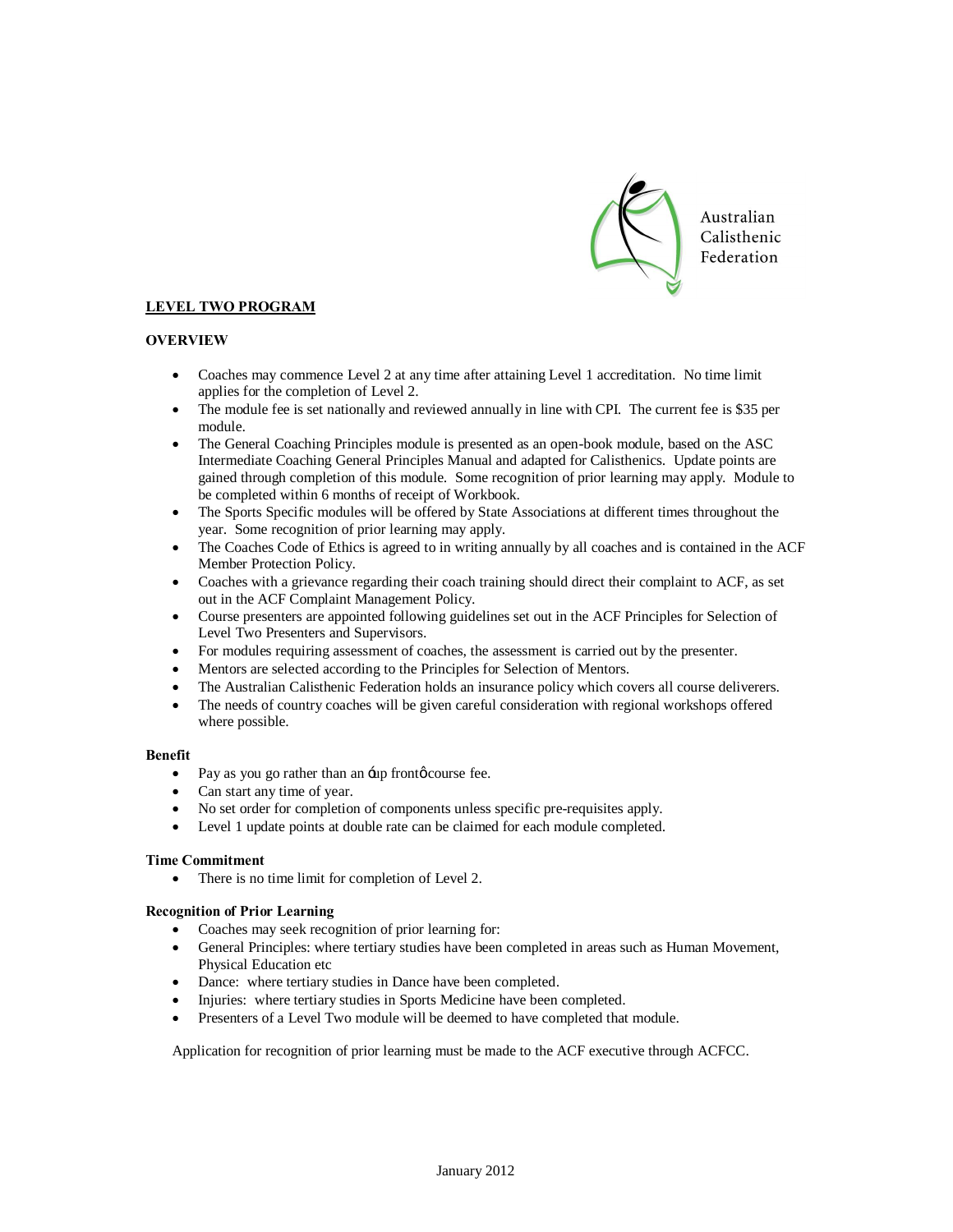

## **Course Objectives**

Designed for coaches who want to improve personal and team standards.

- · To develop an educational program which will increase the skills and knowledge of calisthenics coaches.
- · To provide opportunity and encouragement for coaches to work towards self- improvement and expertise in their coaching programs.
- · To broaden the range of options available in coach education in calisthenics.
- · To upgrade the standard of coaching in Calisthenics through better trained and qualified coaches.

### **Course Learning Outcomes**

### **At the completion of the course a Level Two Calisthenics Coach will be able to:**

- · Apply the basic biomechanical, physiological and behavioural sciences necessary for intermediate to advance levels of coaching.
- · Demonstrate advanced technical knowledge of calisthenic elements.
- Structure advanced programs for calisthenic elements.
- Demonstrate coaching skills appropriate to specific levels and age groups.
- Demonstrate advanced choreographic skills.
- Identify adjudication elements of each area of competitive calisthenics and be able to apply this knowledge in their coaching.

#### **Pre-requisites**

- Level One accreditation.
- Membership of State Association.
- · Current First Aid Qualification according to the established criteria.

## **COURSE REQUIREMENTS AND REGULATIONS**

#### **a) Attendance requirements**

· 100% attendance required. Coaches must attend and complete all modules satisfactorily.

#### **b) Fees**

Course fee will be set nationally and reviewed annually 6 see Overview

## **c) Candidate Assessment**

- attendance
- participation and discussion
- successful completion of all module assessment components
- participation in practical sessions

## **d Course Delivery**

- overseen and documented by State bodies
- presented by ACF approved lecturer/supervisor/personnel
- developed by the ACFCC under the direction of the ACF
- to be implemented at State level by State coaching bodies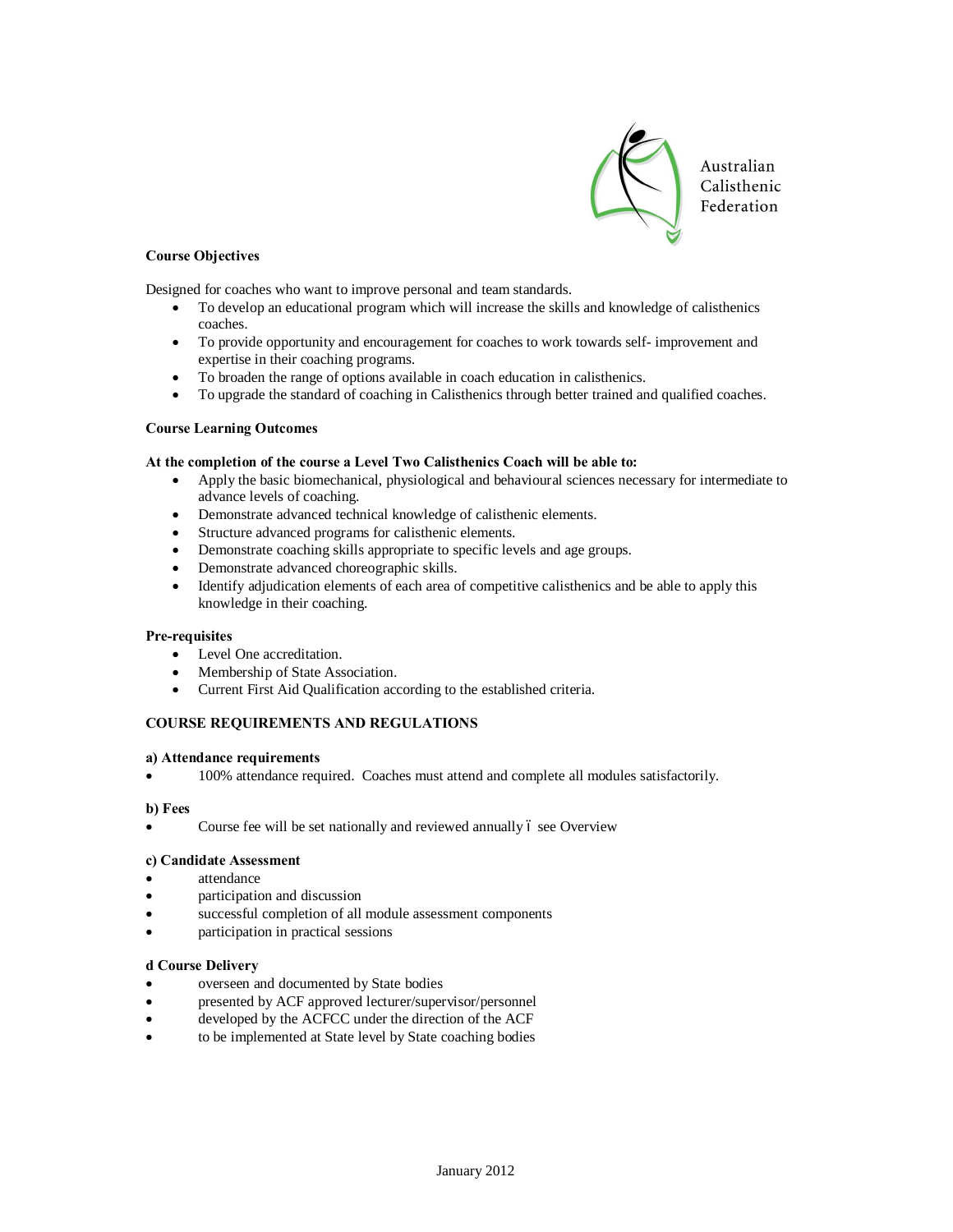

## **e) Venue**

- The modules can be conducted at a school venue, community, church hall or other appropriate venue. Minimum requirements are:
	- flat free space
		- CD/cassette player
		- overhead projector
		- white board
		- audio visual equipment ie DVD/Video player and TV

### **f) Records**

- maintained by State bodies
- · coaches issued numbered registration cards
- nationally held by Registrar of ACFCC

## **Structured Update Program**

· Optional updating seminar Programs are to be organised by each State body and their Programs are to be approved by the ACFCC before implementation.

- · Evaluation of Program:
	- 48 points over 4 years

Each State must provide a comprehensive Program exceeding the minimum limits to reasonably allow all participants to fulfil the requirements.